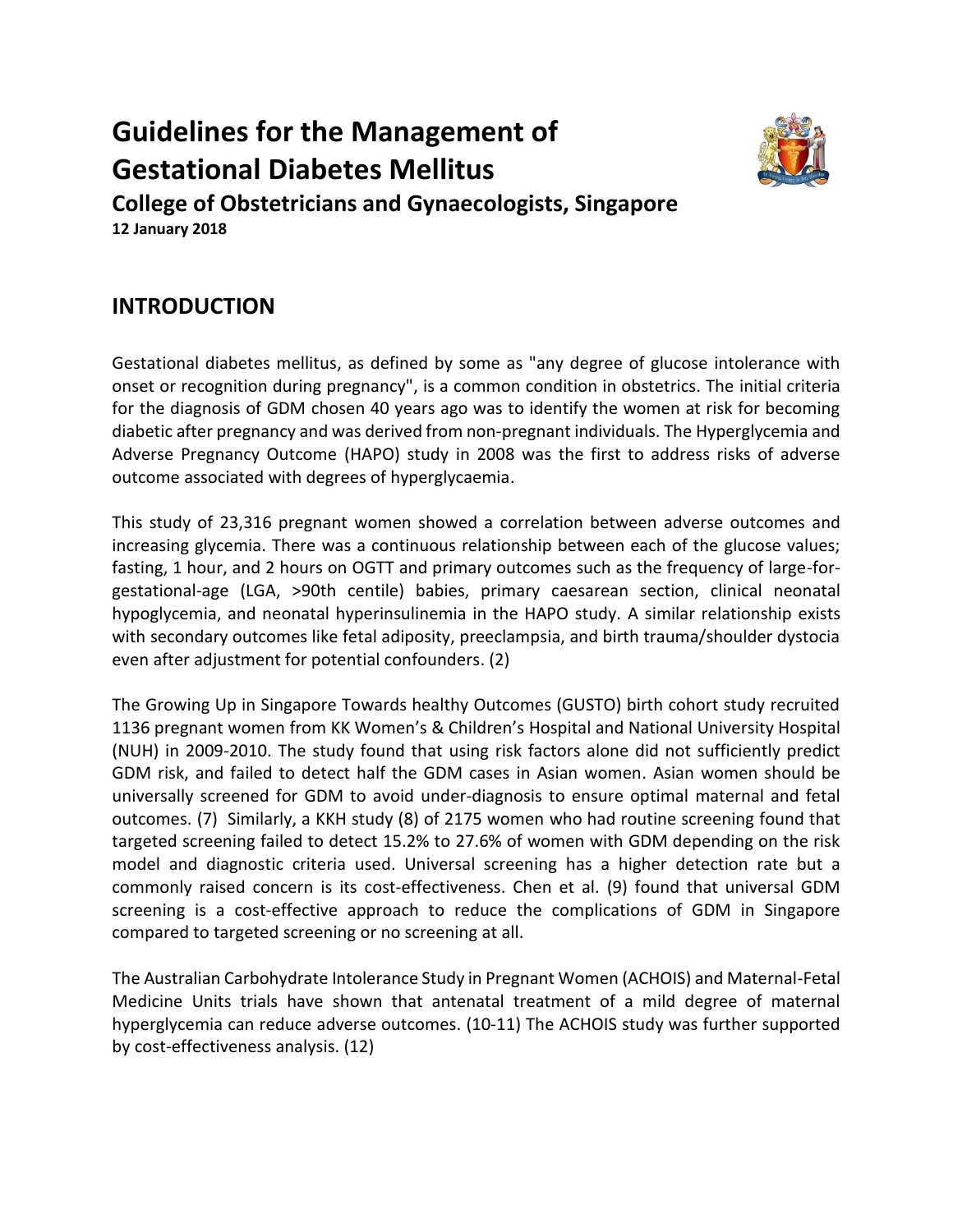This guideline was commissioned by College of Obstetricians and Gynaecologists, Singapore (COGS) to specifically address GDM. It was written with reference to recent evidence, reports, WHO as well as NICE guidelines and recommendations from other international bodies. (3-5,13- 14). It aims to address specific issues and will be updated with further new evidence.

### **SCREENING FOR GESTATIONAL DIABETES**

### **COGS recommends the use of the full three-point IADPSG criteria in clinical practice as each of the three glucose values affect pregnancy outcomes and improves the detection of GDM.**

The International Association of the Diabetes and Pregnancy Study Groups (IADPSG) Consensus panel defined diagnostic values on the basis of an odds ratio of 1.75 for adverse neonatal outcomes (birth weight > 90<sup>th</sup> percentile, cord C-peptide > 90<sup>th</sup> percentile, neonatal percent body fat  $> 90<sup>th</sup>$  percentile) compared with mean values, for three time points - fasting plasma glucose, 1-hour, and 2-hour OGTT plasma glucose values (2). This diagnostic criteria has been adopted by the American Diabetes Association (3), the Australasian Diabetes in Pregnancy Society (4), the World Health Organization (WHO)(5), and other global official bodies.(6)

A study in NUH (15) showed that the prevalence of gestational diabetes mellitus among Asian females was lower using a modified two-point IADPSG criteria (using 0 hr and 2 hr level). A study by Tan et al. (16) on the first 366 patients who were screened with the full three-point IADPSG criteria in KKH showed that the GDM prevalence based on two-point IADPSG was lower than the previous two-point WHO 1999 criteria. The three-point IADPSG had the highest prevalence. Adding the 1-hour parameter to the two-point test IADPSG criteria, increased the detection of GDM - an absolute increase of 5.7% in the population and a relative increase of 32.8% for the prevalence of GDM overall. It is important to include glucose levels at the 1 h point as it contributes to about one-third of cases of GDM and is clinically relevant.

### **COGS recommends universal screening with 75 gm OGTT at 24-28 weeks gestation**

In addition to local studies (7-9), universal screening was also recommended by WHO (5) and has also been approved by the United States Preventive Services Task Force. (17)

### **COGS recommends the use of a pre-mix 75g OGTT beverage drink for the OGTT.**

This is easier for consumption, has a more palatable taste and convenient to administer. (22)

# **DIAGNOSTIC CRITERIA AND CLASSIFICATION**

Hyperglycemia first detected at any time during pregnancy should be classified as either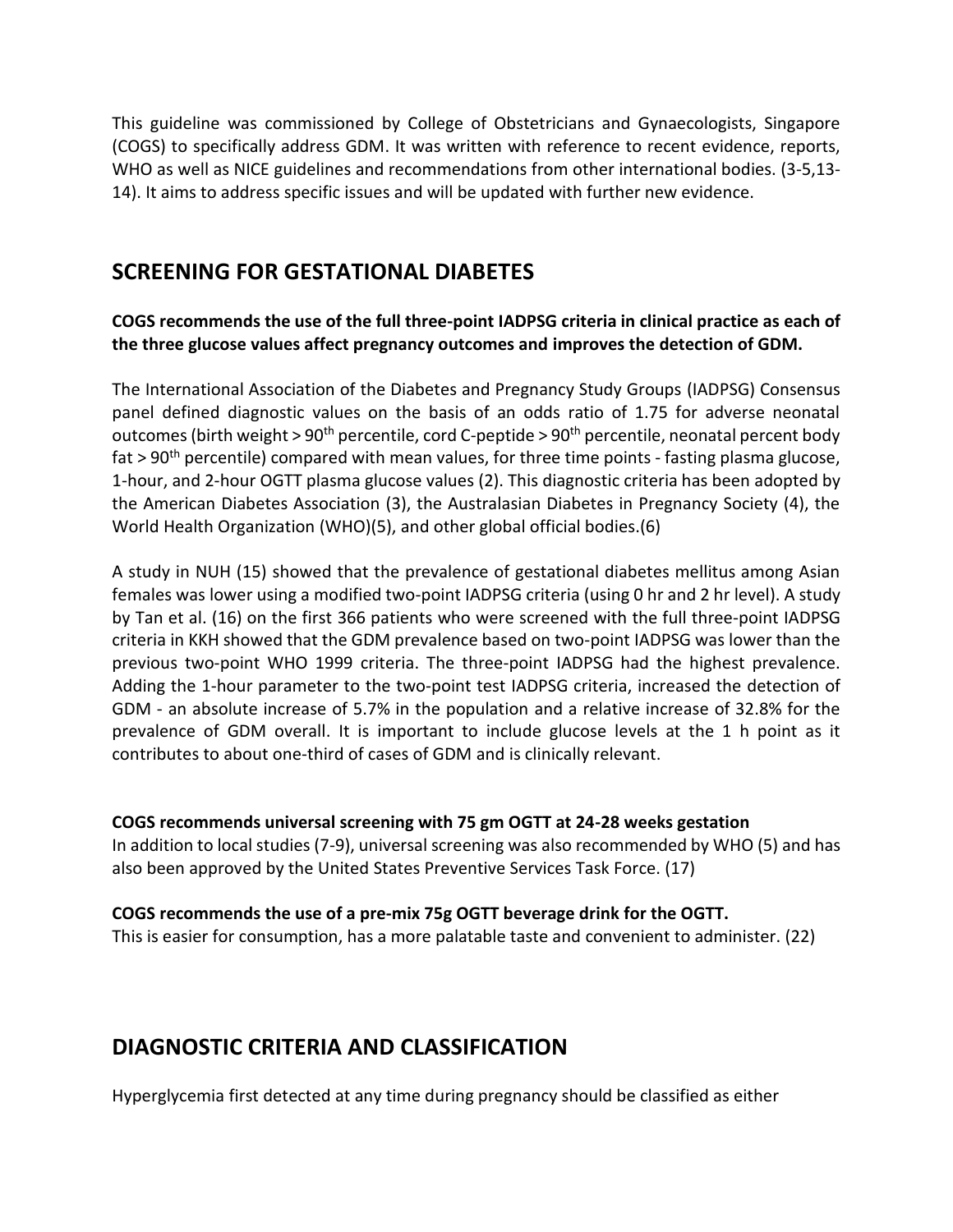- Diabetes Mellitus in pregnancy (DIP) or
- Gestational Diabetes Mellitus (GDM)

Diabetes Mellitus in Pregnancy (DIP) should be diagnosed by the 2006 WHO criteria for diabetes if one or more of the following criteria are met:

- Fasting PG ≥ 7.0 mmol/L
- 2-hour PG ≥ 11.1 mmol/L following a 75 gram oral glucose load
- Random PG ≥ 11.1 mmol/L in the presence of diabetes symptoms

### **Gestational Diabetes Mellitus (GDM) is diagnosed from 24 weeks pregnancy if one or more of the following criteria are met (IADPSG criteria):**

- Fasting PG  $5.1 6.9$  mmol/l
- 1-hour PG ≥ 10.0 mmol/l following a 75 gram oral glucose load
- 2-hour PG 8.5 11.0 mmol/l following a 75 gram oral glucose load

### SCREENING FOR PRE-EXISTING DIABETES MELLITUS EARLY IN PREGNANCY

This is under review by the Agency for Care Effectiveness, Ministry of Health Gestational Diabetes Mellitus Appropriate Care Guide committee together with members of this guideline committee and will be adopted by COGS when it is completed.

# **MANAGEMENT OF GDM IN PREGNANCY**

Women diagnosed with GDM in pregnancy should be informed about the implications of the diagnosis and offered appropriate interventions. (10) The woman should be cared for by a multidisciplinary team comprising of dietitians, nurses, obstetricians, and where indicated (as for most times, lifestyle and diet suffice) endocrinologists.

### **COGS recommends the following management for GDM**:

• Refer all women to a dietitian or advise them to eat a healthy diet and recommend foods with a low glycemic index.

• Advise regular exercise (such as walking for 30 minutes after a meal) to improve glycemic control.

• Educate on capillary blood glucose monitoring to maintain in general, aiming for glucose levels at the following targets:

- Fasting: 4.4-5.5 mmol/l **AND**
- 1 hour postprandial: < 7.8 mmol/l **OR**
- 2 hours postprandial: 5.5-6.6 mmol/l

Note the target values may differ slightly at different centres.

• Assess the best treatment option which may include insulin and/or metformin after reviewing the risks and benefits with the patient.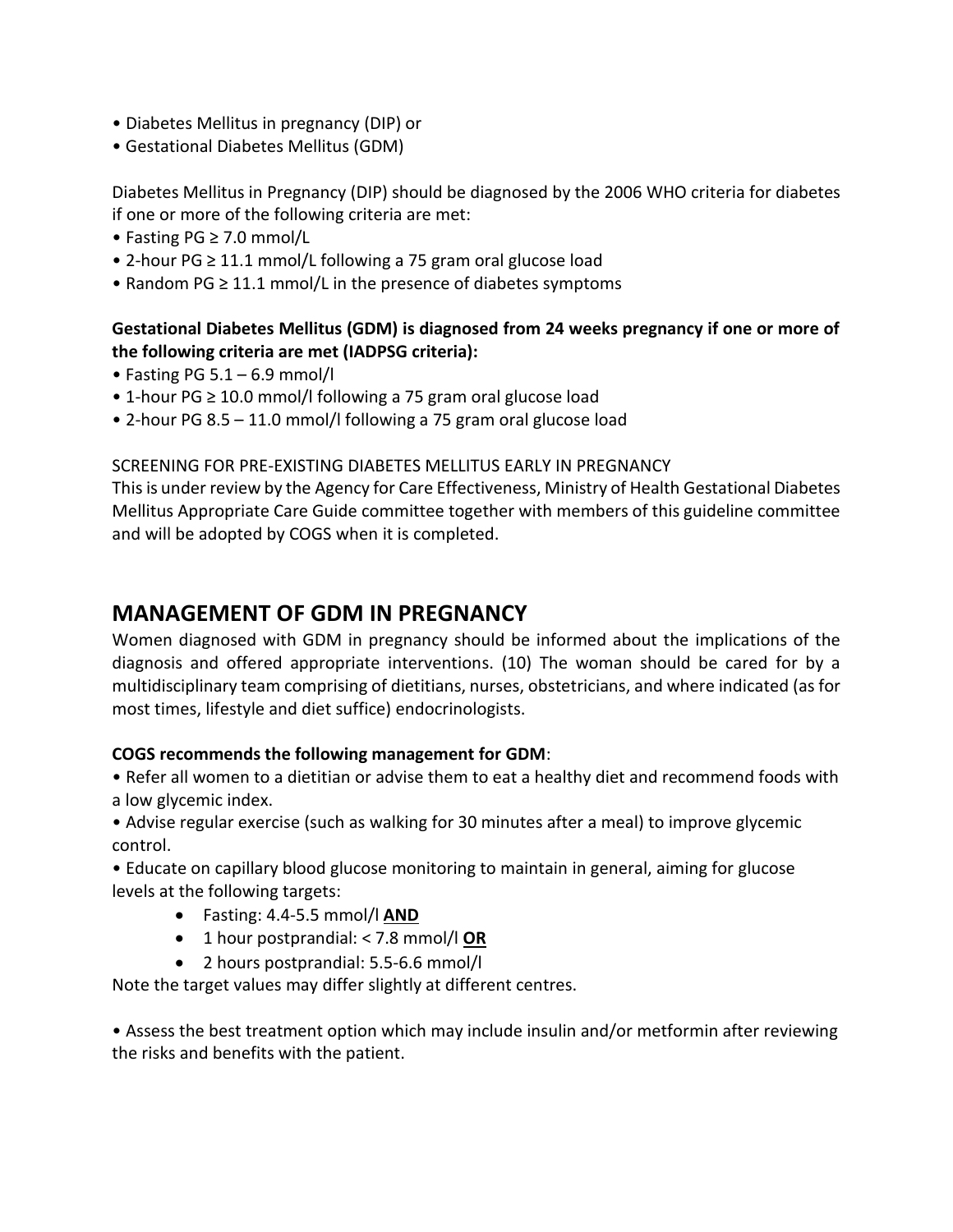• Consider starting treatment with insulin, with or without metformin for women who have a fasting PG  $\geq$  7.0 mmol/l at diagnosis or a fasting PG 6.0 - 6.9 mmol/l but with concomitant complications such as macrosomia or polyhydramnios.

Women diagnosed with GDM should have regular fetal growth surveillance.

Women with GDM should be delivered by 40 weeks +6 days gestation but the mode and timing of delivery should be tailored according to clinical assessment. Other than the usual obstetric indications, other factors to consider include the estimated fetal weight, presence of polyhydramnios, the degree of glucose control and whether lifestyle, metformin or insulin were needed to achieve optimal glucose levels.

### **POSTNATAL MANAGEMENT**

Women should be encouraged and supported to breastfeed as breastfeeding reduces risk of obesity and diabetes in the offspring.(23,24) The dose of metformin, glibenclamide and / or insulin may be reduced or stopped after birth as indicated. Other forms of oral hypoglycemic agents should be avoided whilst breastfeeding.

Women diagnosed with hyperglycemia in pregnancy should be informed about the increased risk of future DM and hyperglycemia in future pregnancies and should be offered lifestyle advice that includes weight control, diet and exercise.

### **COGS recommends postnatal testing at 6-12 weeks to exclude existing DM.**

There is currently no consensus on the best method for postnatal testing. (25, 26) COGS recommends performing the 75 gram OGTT (2-point test) as other than excluding existing DM, this will also identify women with impaired glucose tolerance, in whom lifestyle intervention can reduce subsequent progression to Type2 DM by 31-37% over 2-6 years. (27)

Other options may be a HbA1c, fasting glucose or random blood glucose levels. This should not be a one-off testing but should be performed at regular intervals thereafter.

Women with background risk factors (e.g. obesity, strong family history of DM, insulin required during pregnancy, metabolic syndrome etc.) should have more frequent testing (yearly) than those at lower risk (2 to 3-yearly).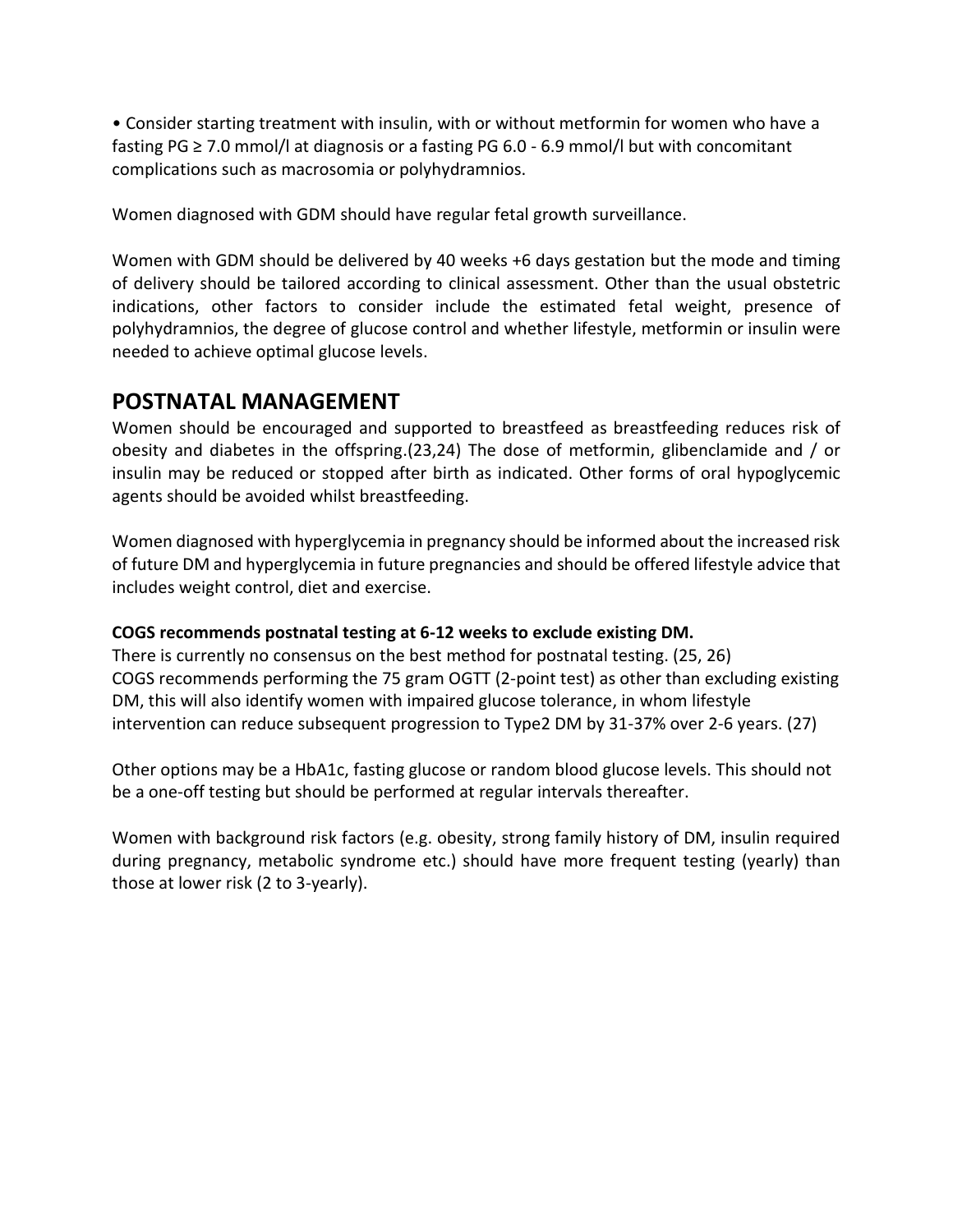# **REFERENCES**

- 1. HAPO Study Cooperative Research Group, Metzger BE, Lowe LP, et al. Hyperglycemia and adverse pregnancy outcomes. N Engl J Med 2008;358:1991-2002. (One of the 15 HAPO field centres - KK Women's and Children's Hospital, Singapore City, Singapore: Y.H. Cao, J.J. Chee, A. Koh, E. Tan, V.S. Rajadurai, H.Y. Wee, G.S.H. Yeo)
- 2. Metzger BE, Gabbe SG, Persson B, et al. International association of diabetes and pregnancy study groups recommendations on the diagnosis and classification of hyperglycemia in pregnancy. Diabetes Care 2010;33:67682.
- 3. American Diabetic Association. Standards of medical care in diabetes 2011. Diabetes Care 2011;34 (suppl.1):S11-S61.
- 4. ADIPS Consensus Guidelines for the Testing and Diagnosis of Gestational Diabetes Mellitus in Australia. 2014.
- 5. World Health Organisation. Diagnostic criteria and classification of hyperglycaemia first detected in pregnancy. 2013.
- 6. Hod M, Kapur A, Sacks DA, et al. The International Federation of Gynecology and Obstetrics (FIGO) Initiative on Gestational Diabetes Mellitus: A Pragmatic Guide for Diagnosis, Management, and Care. Int J Gynecol Obstet 2015;131(Suppl3):S173212.
- 7. Chong YS, Cai S, Lin H, Soh SE, Lee YS, Leow MK, Chan YH, Chen L, Holbrook JD, Tan KH, Rajadurai VS, Yeo GS, Kramer MS, Saw SM, Gluckman PD, Godfrey KM, Kwek K; GUSTO study group.Ethnic differences translate to inadequacy of high-risk screening for gestational diabetes mellitus in an Asian population: a cohort study. BMC Pregnancy Childbirth. 2014 Oct 2;14:345
- 8. Koh DSC, Chia ML, Tan WCJ, Ng MJ, Tey WS, Chern B, Yeo GSH, Tan KH. Universal Screening versus Targeted Screening for Gestation Diabetes Mellitus at a Large Tertiary Hospital in Singapore. Singapore Journal of Obstetrics & Gynaecology. 2017;48(1):35-43
- 9. Chen PY, Finkelstein EA, Ng MJ, Yap F, Yeo GS, Rajadurai VS, Chong YS, Gluckman PD, Saw SM, Kwek KY, Tan KH. Incremental Cost-Effectiveness Analysis of Gestational Diabetes Mellitus Screening Strategies in Singapore. Asia Pac J Public Health. 2016 Jan;28(1):15-25.
- 10. Crowther CA, Hiller JE, Moss JR, McPhee AJ, Jeffries WS, Robinson JS. Effect of treatment of gestational diabetes mellitus on pregnancy outcomes. N Engl J Med 2005;352:2477-86.
- 11. Landon MB, Spong CY, Thom E, et al. A multicenter, randomized trial of treatment for mild gestational diabetes. N Engl J Med 2009;361:1339-48.
- 12. Moss JR, Crowther CA, Hiller JE, Willson KJ, Robinson JS. Costs and consequences of treatment for mild gestational diabetes mellitus - evaluation from the ACHOIS randomised trial. BMC Pregnancy Childbirth 2007;7:27.
- 13. NICE. Diabetes in pregnancy: management of diabetes and its complications from preconception to the postnatal period. London: National Institute for Health and Clinical Excellence, 2015.
- 14. Guidelines for the Management of Gestational Diabetes Mellitus. HKCOG Guidelines No.7 Revised Nov 2016. The Hong Kong College of Obstetricians and Gynaecologists. [http://www.hkcog.org.hk/hkcog/Download/Guidelines\\_on\\_GDM\\_updated.pdf](http://www.hkcog.org.hk/hkcog/Download/Guidelines_on_GDM_updated.pdf) (assessed on 6 Aug 2017)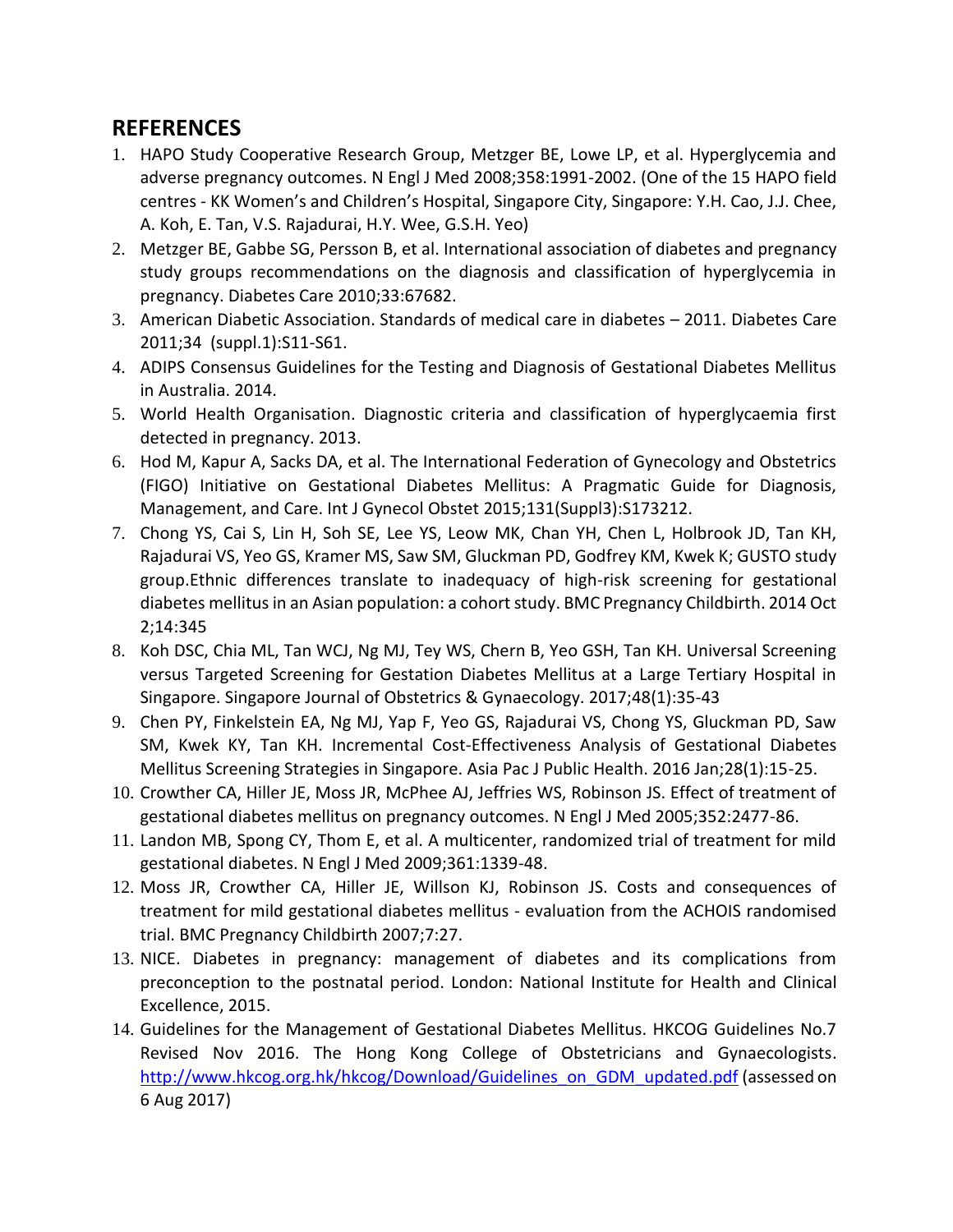- 15. Yew TW, Khoo CM, Thai AC1, Kale AS, Yong EL, Tai ES. The Prevalence of Gestational Diabetes Mellitus Among Asian Females is Lower Using the New 2013 World Health Organization Diagnostic Criteria. Endocr Pract. 2014 Oct;20(10):1064-9. doi: 10.4158/EP14028.OR.
- 16. Tan KH, Kwek K, Ng MJ, Yeo SH, Wright A, Tagore S, Chern B. Introduction of the IADPSG Criteria for Screening and Diagnosis of Gestational Diabetes Mellitus. SingHealth Duke-NUS Scientific Congress 2016. 23-24 September 2016
- 17. Moyer VA. Screening for gestational diabetes mellitus: U.S. Preventive Services Task Force recommendation statement. Ann Intern Med 2014;160:414-20.
- 18. Hughes RC, Moore MP, Gullam JE, Mohamed K, Rowan J. An early pregnancy HbA1c ≥5.9% (41 mmol/mol) is optimal for detecting diabetes and identifies women at increased risk of adverse pregnancy outcomes. Diabetes care 2014; 37(11): 2953-9.
- 19. Kwon SS, Kwon JY, Park YW, Kim YH, Lim JB. HbA1c for diagnosis and prognosis of gestational diabetes mellitus. Diabetes Res Clin Pract 2015; 110(1): 38-43.
- 20. Soumya S, Rohilla M, Chopra S, et al. HbA1c: A Useful Screening Test for Gestational Diabetes Mellitus. Diabetes Technol Ther 2015; 17(12): 899-904.
- 21. Amylidi S, Mosimann B, Stettler C, Fiedler GM, Surbek D, Raio L. First trimester glycosylated hemoglobin in women at high risk for gestational diabetes. Acta Obstet Gynecol Scand 2016; 95(1): 93-7.
- 22. Tan KH, Tan LK. Evidence-based Gestational Diabetes Mellitus Screening The Next Lap for Singapore. Singapore Journal of Obstetrics & Gynaecology. 2016;47(1):41-3
- 23. Owen CG, Martin RM, Whincup PH, Smith GD, Cook DG. Does breastfeeding influence risk of type 2 diabetes in later life? A quantitative analysis of published evidence. Am J Clin Nutr 2006;84(5):1043– 54.
- 24. ] Gunderson EP. Breastfeeding after gestational diabetes pregnancy: subsequent obesity and type 2 diabetes in women and their offspring. Diabetes Care 2007;30(Suppl 2):S161–8.
- 25. Kim C, Chames MC, Johnson TRB. Identifying post-partum diabetes after gestational diabetes mellitus: the right test. Lancet Diabetes Endocrinol. 2013; 1: 84–6.
- 26. Venkataraman H, Sattar N, and Saravanan P. Postnatal testing following gestational diabetes: time to replace the oral glucose tolerance test? Lancet Diabetes Endocrinol. 2015; 3: 754–6.
- 27. Appropriate Care Guide. Managing pre-diabetes a growing health concern. Ministry of Health Singapore. Updated: 3 August 2017 [https://www.moh.gov.sg/content/dam/moh\\_web/ACE-HTA/public-data/our](https://www.moh.gov.sg/content/dam/moh_web/ACE-HTA/public-data/our-guidance/Managing%20Pre-diabetes%20(Updated%20on%203%20August%202017).pdf)[guidance/Managing%20Pre-diabetes%20\(Updated%20on%203%20August%202017\).pdf](https://www.moh.gov.sg/content/dam/moh_web/ACE-HTA/public-data/our-guidance/Managing%20Pre-diabetes%20(Updated%20on%203%20August%202017).pdf)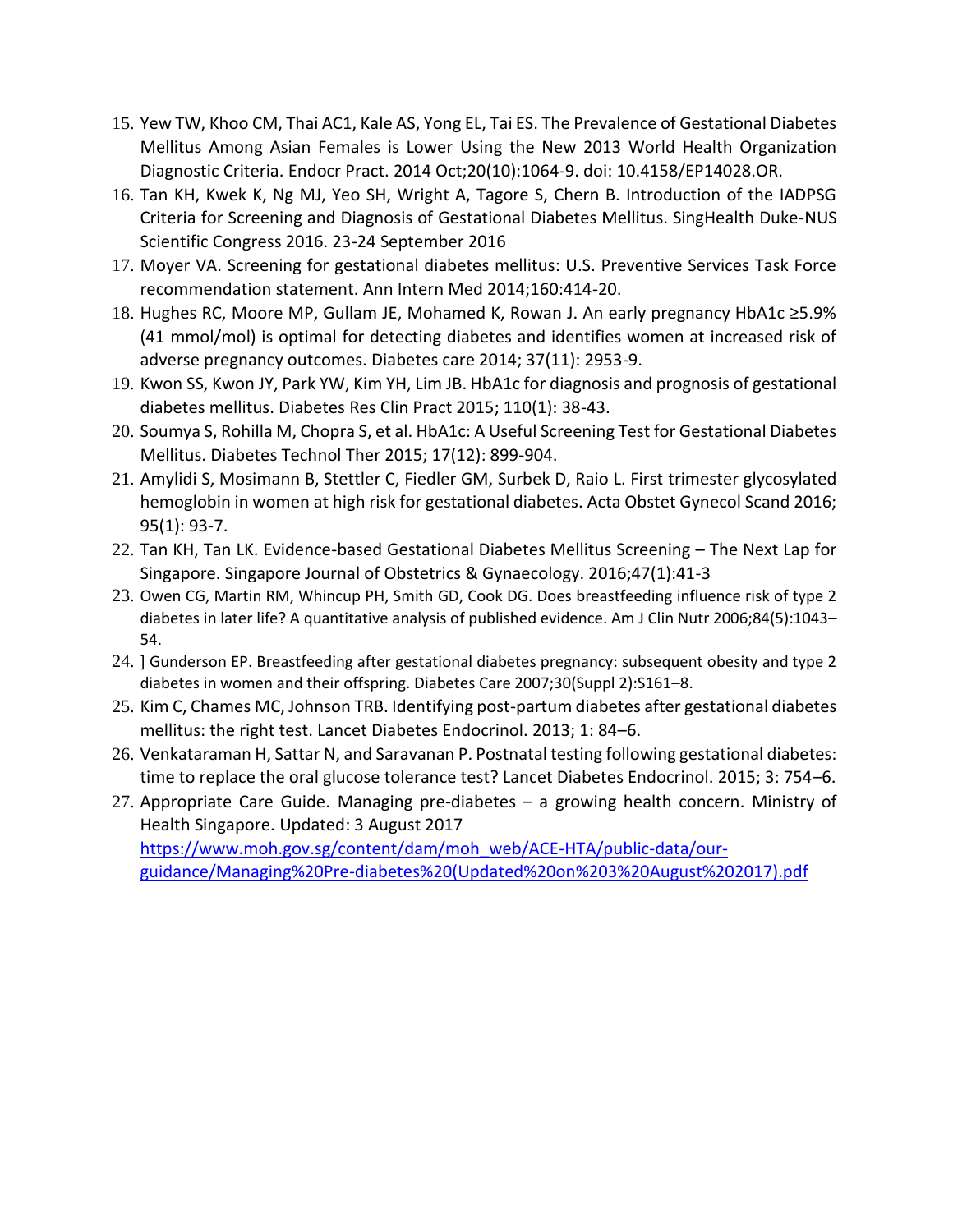### **ACKNOWLEDGEMENT:**

This document was produced by the College of Obstetricians and Gynaecologists Singapore (COGS) Gestational Diabetes Guideline Committee (Prof Tan Kok Hian, Dr Tony Tan, Dr Claudia Chi, Dr Serene Thain, A/Prof Tan Lay Kok & A/Prof Yong Tze Tein). The support from the research group of Integrated Platform for Research in Advancing Metabolic Health Outcomes of Women and Children (IPRAMHO) an NMRC funded joint collaborative pot centre grant by KK Women's and Children's Hospital (KKH), SingHealth Polyclinics (SHP) & National Healthcare Group Polyclinics (NHGP) is also appreciated.

This guideline was produced by the College of Obstetricians and Gynaecologists, Singapore as an educational aid and reference for obstetricians and gynaecologists practicing in Singapore. The guideline does not define a standard of care, nor is it intended to dictate an exclusive course of management. It presents recognized clinical methods and techniques for consideration by practitioners for incorporation into their practice. It is acknowledged that clinical management may vary and must always be responsive to the need of individual patients, resources, and limitations unique to the institution or type of practice.

First version published January 2018